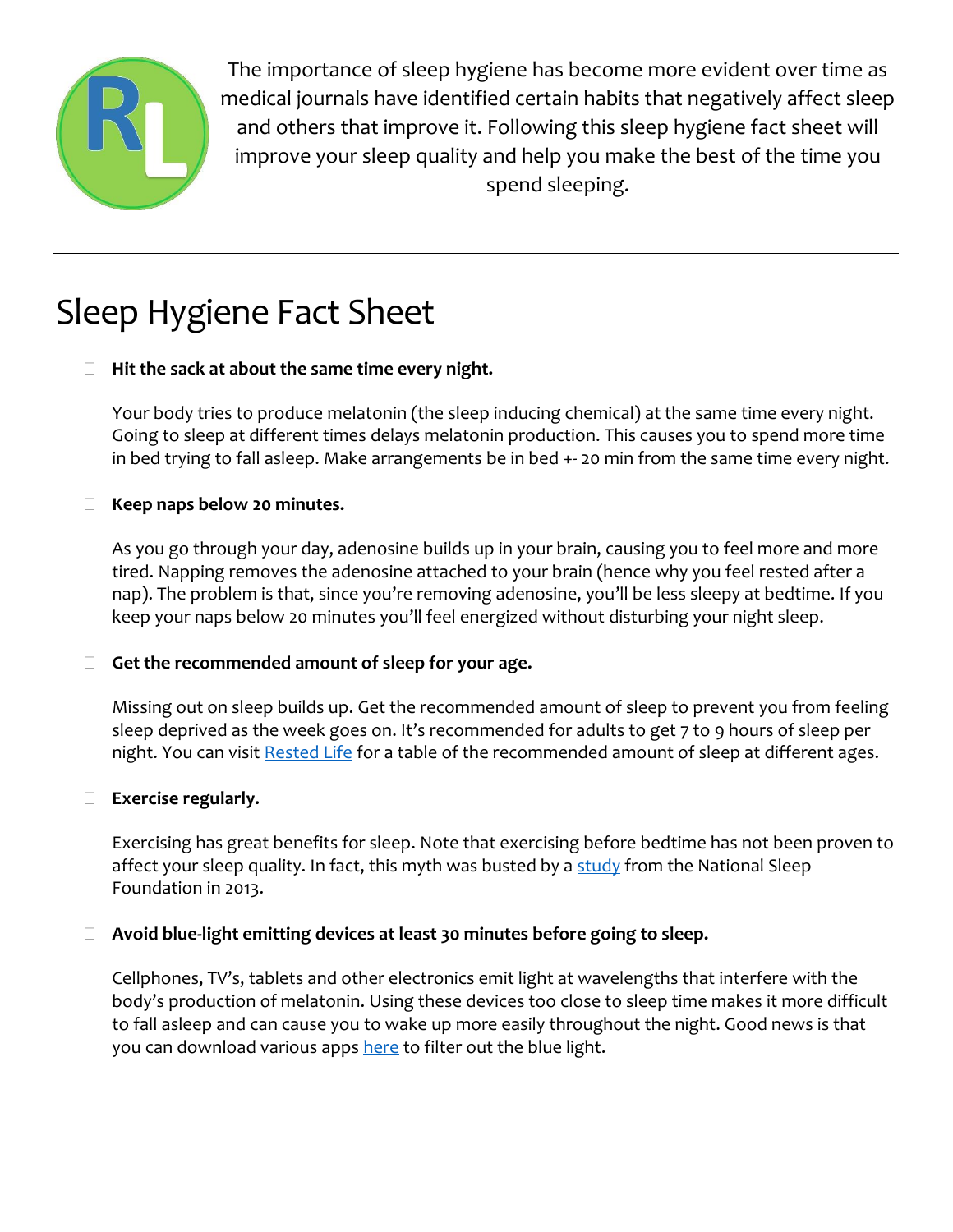### **Soak in natural sunlight in the morning.**

Open the windows and let the natural sunlight in. Opening the windows and receiving natural sunlight in the morning helps your body realize it's time to wake up and allows the body to establish more regular circadian rhythms.

### **Keep your bedroom pitch black.**

Even tiny amounts of light can disturb your sleep at night. Cover or turn off all lights when going to sleep, especially those coming from charging cables or electronics because these can emit blue light which further affects your sleep.

#### **Maintain your room temperature between 60˚F and 67˚F.**

Some [sleep studies](https://www.ncbi.nlm.nih.gov/pubmed/18603220?ordinalpos=1&itool=EntrezSystem2.PEntrez.Pubmed.Pubmed_ResultsPanel.Pubmed_DefaultReportPanel.Pubmed_RVDocSum) have found that 60°F to 67°F is the ideal temperature range for sleep.

#### **Only use your bed for sleep and sex.**

The brain is great at making connections between places and activities. If you regularly use your bed for studying or browsing the web, your body will struggle to fall asleep. If, instead, you train your brain to associate your bed with sleep and sex only, you will start to sleep better at night.

#### **Wear socks.**

A [study](http://www.nature.com/nature/journal/v401/n6748/full/401036a0.html?foxtrotcallback=true) by Swiss researchers found that wearing socks helps people fall asleep faster. According to the paper, wearing socks while sleeping works because the warmth on the feet help signal the body that it's time for sleep.

# **Avoid caffeine and nicotine at least 4 hours before sleep.**

Caffeine and nicotine are stimulants that can hinder your ability to experience restful and refreshing sleep. Avoid caffeine 4 hours before sleep to prevent any leftover caffeine in your system from affecting your sleep quality. Also, eliminate or cut down on nicotine to curb its damaging effects on REM sleep.

#### **Avoid alcohol and narcotics.**

Though most people find it easier to fall asleep after they've been drinking, alcohol and some narcotics shorten your [REM sleep](https://restedlife.com/how-much-rem-sleep-do-you-need-to-feel-remarkable) cycles. REM sleep is often considered the most important stage of sleep. Lower amounts of REM sleep lead to less restorative sleep and more daytime sleepiness.

#### **Silence your phone.**

Text and call notifications during bedtime are a big distraction. Not to mention, the feeling of expecting a message or call by itself is enough to keep most people up at night. Handle all your phone business before going to sleep, that way you can put the phone on silence and focus on catching your zzz's.